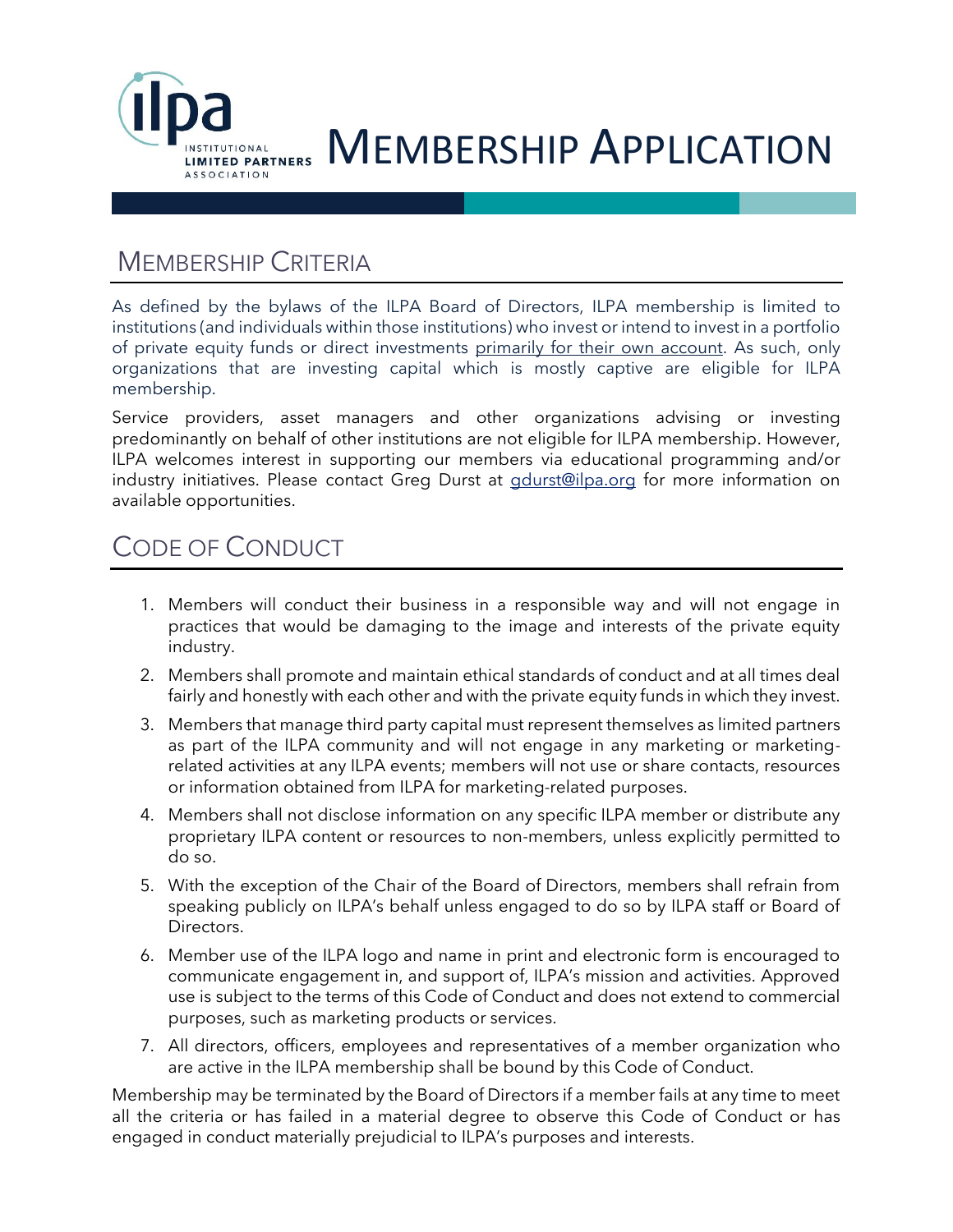

# GENERAL INFORMATION

| <b>First Name</b>               | Last Name |                        |   | Title                    |  |  |  |
|---------------------------------|-----------|------------------------|---|--------------------------|--|--|--|
|                                 |           |                        |   |                          |  |  |  |
| Telephone                       | Email     |                        |   |                          |  |  |  |
|                                 |           |                        |   |                          |  |  |  |
| Organization                    |           |                        |   |                          |  |  |  |
| Address                         |           |                        |   |                          |  |  |  |
|                                 |           |                        |   |                          |  |  |  |
| City                            |           | State/Province         |   | Zip/Postal Code          |  |  |  |
|                                 |           |                        |   |                          |  |  |  |
| Country                         |           | Website                |   |                          |  |  |  |
| Organization Type:              |           |                        |   |                          |  |  |  |
| <b>Bank</b>                     | П         | Development / DFI      | П | Endowment                |  |  |  |
| Family Office<br>П              | П         | Foundation             | П | Insurance Company        |  |  |  |
| <b>Investment Company</b><br>П  | П         | <b>Private Pension</b> | П | <b>Public Pension</b>    |  |  |  |
| Sovereign Wealth Fund<br>$\Box$ | П         | Superannuation         | П | Other <sub>_______</sub> |  |  |  |
| <b>MEMBERSHIP INFORMATION</b>   |           |                        |   |                          |  |  |  |

Please select all the reasons for which you are applying to join ILPA:

\_\_\_\_\_\_\_\_\_\_\_\_\_\_\_\_\_\_\_\_\_\_\_\_\_\_\_\_\_\_\_\_\_\_\_\_

| Networking opportunities                               | Data, surveys and benchmarks                      |
|--------------------------------------------------------|---------------------------------------------------|
| Any events in particular?                              | What metrics / questions would be<br>most useful? |
|                                                        |                                                   |
|                                                        |                                                   |
| Educational programs (including the ILPA<br>Institute) | Discounts with vendors and industry<br>partners   |
| Are you interested in particular topics /<br>courses?  | Any specific discounts?                           |
|                                                        |                                                   |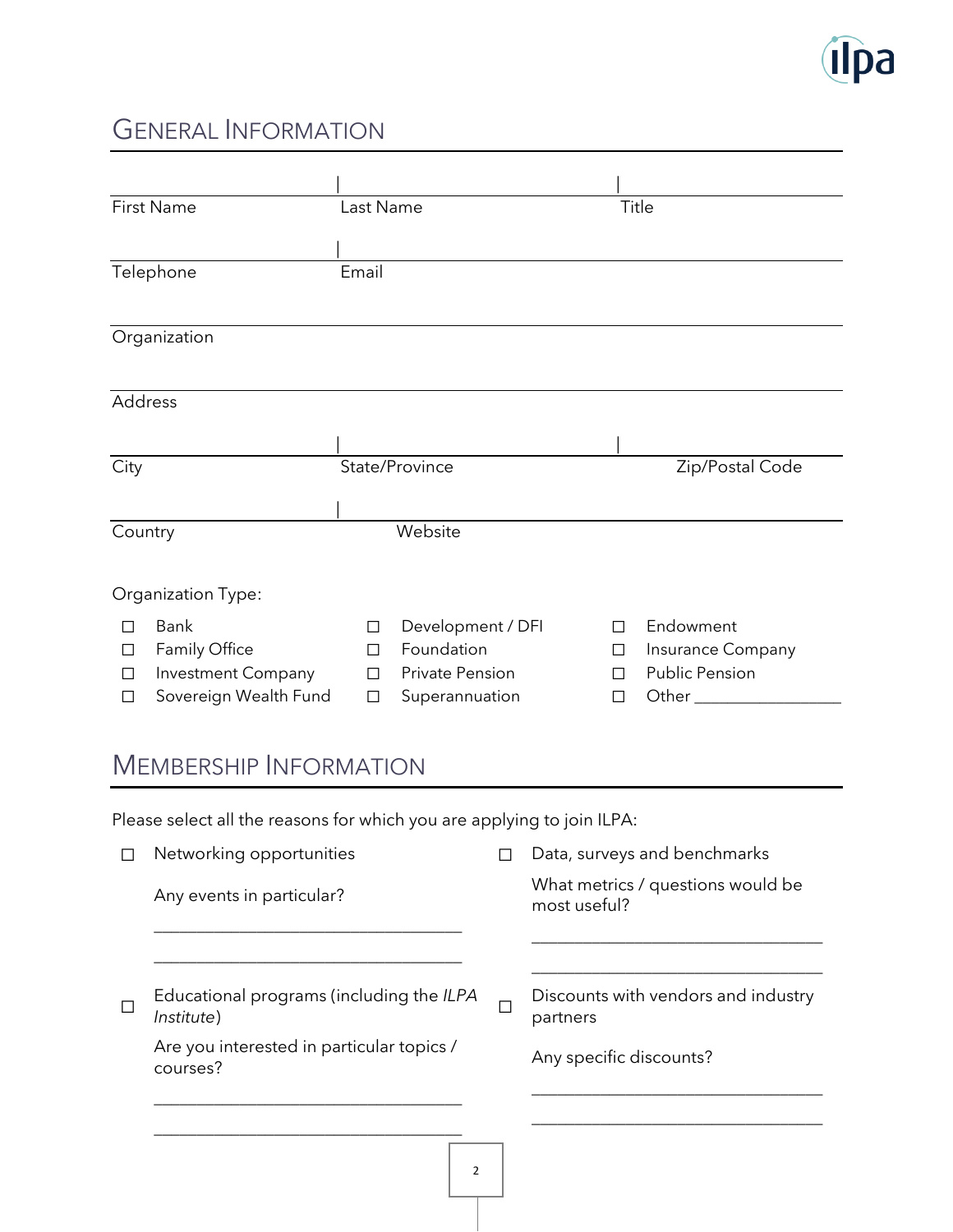

| П | Industry voice                                                                                                                                                                                                  | $\Box$       | Tools, templates and best practices  |        |                     |        |    |
|---|-----------------------------------------------------------------------------------------------------------------------------------------------------------------------------------------------------------------|--------------|--------------------------------------|--------|---------------------|--------|----|
|   | Which issues are most important to you?                                                                                                                                                                         |              | Any particular topics or activities? |        |                     |        |    |
|   |                                                                                                                                                                                                                 |              |                                      |        |                     |        |    |
|   | Which of these reasons was most important in your decision to join ILPA?                                                                                                                                        |              |                                      |        |                     |        |    |
|   | If applicable, referred to ILPA by:                                                                                                                                                                             |              |                                      |        |                     |        |    |
|   | Name                                                                                                                                                                                                            | Organization |                                      |        |                     |        |    |
|   | YOUR INVESTMENT PROGRAM<br>Is your organization an active investor in private equity funds, or<br>do you intend to make commitments to private equity in the<br>near-term?                                      |              |                                      | $\Box$ | Yes                 | $\Box$ | No |
|   | What is your organization's approximate total assets under<br>management (AUM), across all asset classes? If not in USD,<br>please indicate currency. Please list as a full number, e.g.,<br>1,000,000,000 USD. |              |                                      |        | Total AUM:          |        |    |
|   | What is the approximate total of your organization's AUM in<br>private equity (NAV + unfunded liabilities)? Please list as a full<br>number, e.g., 1,000,000,000 GBP.                                           |              |                                      |        | Private Equity AUM: |        |    |
|   | Do you make private investments on behalf of third parties (i.e.,<br>from any source other than your own balance sheet)?                                                                                        |              |                                      | П      | Yes                 |        | No |
|   | If yes, what percentage of the capital you invest is for third<br>parties?                                                                                                                                      |              |                                      |        |                     | %      |    |
|   | Is your organization a subsidiary or affiliated corporation of<br>another entity that provides investment advice or services to                                                                                 |              |                                      |        | Yes                 | ⊔      | No |

third parties investing in private equity?

If yes, please name the organization: